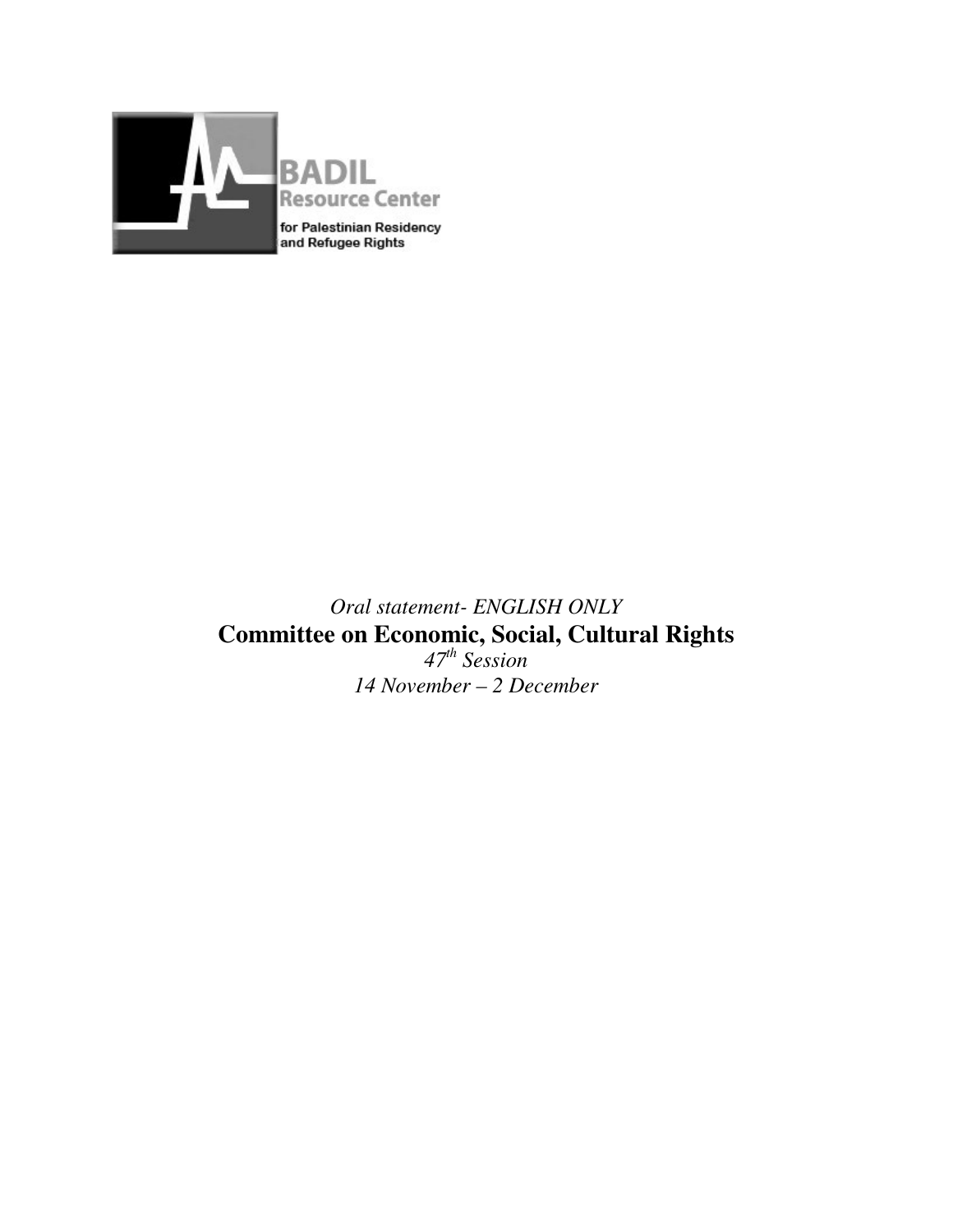#### **Israeli State policy and collaboration with para-statal agencies continue to severely impact indigenous Palestinian Communities**

#### **Mr. Chairman, Committee Members**

My name is Rania Madi, a Palestinian lawyer representing Badil Resource Center for Palestinian Residency and Refugee Rights. Badil is a Palestinian human right organization advocating Palestinian Refugees and IDPs rights. I would like to thank you for providing us with an opportunity to address you in this hearing.

#### Mr. Chairman,

On 11 September 2011, the Israeli Government approved the Prawer Plan, which recommends the destruction of fourteen (14) villages in the Beer Sheba district located in the Negev, effectively displacing 40,000 Palestinians from their homes. The forced population transfer of indigenous Bedouin Palestinians from their homes would amount to ethnic cleansing. We urge you to call upon Israel to comply with its international human rights obligations with regard to its indigenous population.

The Prawer Plan, referred to as the "final solution" for Israel's Bedouin population is a continuation of Israel's ethnic cleansing policies pursued since its establishment. The Plan reduces the amount of Bedouin land to be recognized to 100,000 dunams, a sixth of the indigenous population's outstanding claims. The rest of the land is to be confiscated. Netanyahu has appointed Moshe Yaalon, an accused war criminal for the bombing of the UNIFIL compound in Southern Lebanon in 1996, to enforce the Prawer Plan indicating the militarized approach to be pursued by the Israeli government. Thabet Abu Ras, a professor of geography at Ben Gurion University in the Negev, described the plan as a "declaration of war" on the Bedouin way of life.

Broadly, the State seeks to forcibly remove the population of 75-90,000 Bedouins living in 45 unrecognized villages from their ancestral homes and their agricultural livelihoods and into overcrowded townships characterized by urbanization. Its tactics have included denial of basic services to the Bedouins and in many cases it has involved the violent and repeated destruction of their homes, villages, and agricultural lands.

Israeli authorities have destroyed the village of Al-Araqib destroyed 29 times between July 25<sup>th</sup> 2010 and September 2011. In July 2011, the Israeli Land Authority sued the residents of Al-Araqib sued for demolition and eviction costs in the amount of \$500,000.

This conduct constitutes a breach of Israel's obligations under the Covenant affecting most of the substantive rights guaranteed by the treaty such as the right to an adequate standard of living , including the right to food, water and housing (article 11) the right to work (article 6) the right to health (article 129 the right to education (article 13) .

Also , the aforementioned conduct represents a violation of Israel's obligation to respect